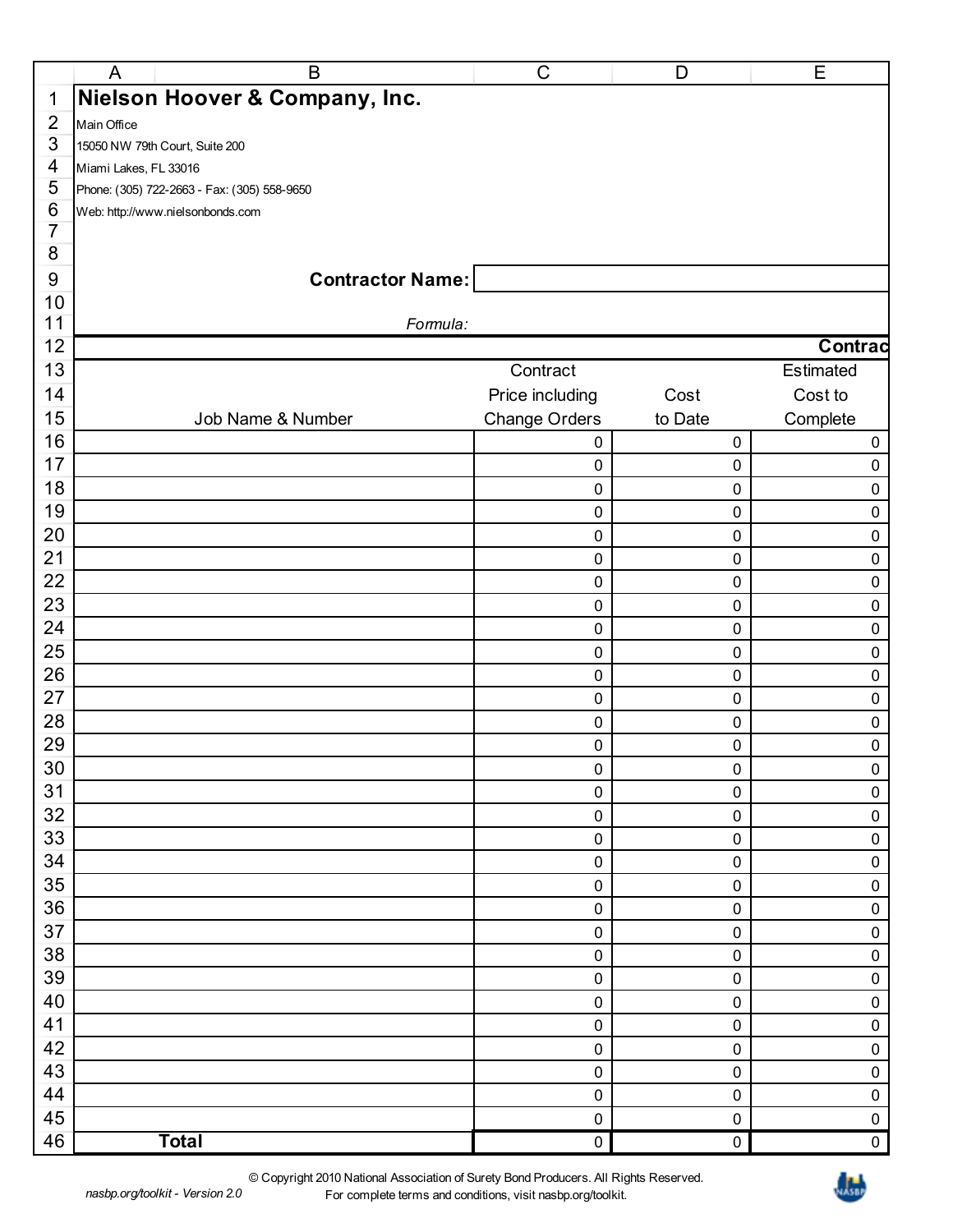|                | $\mathsf{F}$           | G           | H           |                                | J                             | Κ                             |
|----------------|------------------------|-------------|-------------|--------------------------------|-------------------------------|-------------------------------|
| 1              |                        |             |             |                                | <b>CONTRACTS IN PROGRESS</b>  |                               |
| $\overline{c}$ |                        |             |             | PERCENTAGE OF COMPLETION BASIS |                               |                               |
| 3              |                        |             |             |                                |                               | (DETAILED)                    |
| 4              |                        |             |             |                                |                               | nasbp.org/toolkit             |
| 5              |                        |             |             |                                |                               |                               |
| 6<br>7         |                        |             |             |                                |                               |                               |
| 8              |                        |             |             |                                |                               |                               |
| 9              | As Of:                 |             |             |                                |                               |                               |
| 10             |                        |             |             |                                |                               |                               |
| 11             | $=D+E$                 | $=D/(D+E)$  | $=C-(D+E)$  |                                | $=HxG$                        |                               |
| 12             | t Totals               |             |             |                                |                               |                               |
| 13             | Estimated              | Estimated   | Estimated   | As-Bid                         | Earned                        | <b>Billed</b>                 |
| 14             | Total                  | Percent     | Gross       | Gross                          | Profit                        | To                            |
| 15             | Cost                   | Complete    | Profit      | Profit                         | to Date                       | Date                          |
| 16             | $\pmb{0}$              | 0%          | 0           | 0                              | 0                             | 0                             |
| 17             | $\pmb{0}$              | $0\%$       | 0           | 0                              | 0                             | $\boldsymbol{0}$              |
| 18             | $\pmb{0}$              | 0%          | 0           | 0                              | $\mathbf 0$                   | $\mathbf 0$                   |
| 19             | $\pmb{0}$              | 0%          | 0           | 0                              | $\mathbf 0$                   | $\boldsymbol{0}$              |
| 20             | $\pmb{0}$              | 0%          | 0           | 0                              | $\mathbf 0$                   | $\boldsymbol{0}$              |
| 21             | $\pmb{0}$              | 0%          | 0           | 0                              | $\mathbf 0$                   | $\mathbf 0$                   |
| 22             | $\pmb{0}$              | 0%          | 0           | 0                              | $\mathbf 0$                   | $\mathbf 0$                   |
| 23             | $\pmb{0}$              | 0%          | 0           | 0                              | $\mathbf 0$                   | 0                             |
| 24<br>25       | $\pmb{0}$              | 0%          | 0           | 0                              | $\mathbf 0$                   | $\boldsymbol{0}$              |
| 26             | $\pmb{0}$<br>$\pmb{0}$ | 0%<br>0%    | 0<br>0      | 0<br>0                         | $\mathbf 0$<br>$\mathbf 0$    | $\mathbf 0$<br>$\mathbf 0$    |
| 27             | $\pmb{0}$              | 0%          | 0           | 0                              | $\mathbf 0$                   | 0                             |
| 28             | $\pmb{0}$              | 0%          | 0           | 0                              | $\mathbf 0$                   | $\pmb{0}$                     |
| 29             | $\pmb{0}$              | 0%          | 0           | 0                              | $\mathbf 0$                   | $\pmb{0}$                     |
| 30             | 0                      | 0%          | 0           | $\pmb{0}$                      | $\pmb{0}$                     | $\pmb{0}$                     |
| 31             | $\pmb{0}$              | $0\%$       | 0           | 0                              | $\pmb{0}$                     | $\pmb{0}$                     |
| 32             | $\pmb{0}$              | $0\%$       | 0           | $\pmb{0}$                      | $\pmb{0}$                     | $\pmb{0}$                     |
| 33             | $\pmb{0}$              | 0%          | 0           | 0                              | $\pmb{0}$                     | $\boldsymbol{0}$              |
| 34             | $\pmb{0}$              | $0\%$       | 0           | $\pmb{0}$                      | $\pmb{0}$                     | $\pmb{0}$                     |
| 35             | $\pmb{0}$              | $0\%$       | 0           | 0                              | $\pmb{0}$                     | $\boldsymbol{0}$              |
| 36             | $\pmb{0}$              | $0\%$       | 0           | $\pmb{0}$                      | $\pmb{0}$                     | $\pmb{0}$                     |
| 37             | $\pmb{0}$              | 0%          | 0           | 0                              | $\pmb{0}$                     | $\boldsymbol{0}$              |
| 38             | $\pmb{0}$              | 0%          | 0           | $\pmb{0}$                      | $\pmb{0}$                     | $\pmb{0}$                     |
| 39             | $\pmb{0}$              | $0\%$       | 0           | 0                              | $\pmb{0}$                     | $\boldsymbol{0}$              |
| 40             | $\pmb{0}$              | $0\%$       | 0           | $\pmb{0}$                      | $\pmb{0}$                     | $\mathbf 0$                   |
| 41             | $\pmb{0}$              | 0%          | 0           | 0                              | $\pmb{0}$                     | $\boldsymbol{0}$              |
| 42<br>43       | $\boldsymbol{0}$       | $0\%$       | 0           | $\pmb{0}$                      | $\boldsymbol{0}$              | $\mathbf 0$                   |
| 44             | $\pmb{0}$<br>$\pmb{0}$ | $0\%$<br>0% | 0<br>0      | 0<br>$\pmb{0}$                 | $\boldsymbol{0}$<br>$\pmb{0}$ | $\boldsymbol{0}$<br>$\pmb{0}$ |
| 45             | $\boldsymbol{0}$       | $0\%$       | 0           | 0                              | $\pmb{0}$                     | $\boldsymbol{0}$              |
| 46             | $\boldsymbol{0}$       |             | $\mathbf 0$ | $\pmb{0}$                      | $\boldsymbol{0}$              | $\pmb{0}$                     |
|                |                        |             |             |                                |                               |                               |

© Copyright 2010 National Association of Surety Bond Producers. All Rights Reserved. For complete terms and conditions, visit nasbp.org/toolkit.

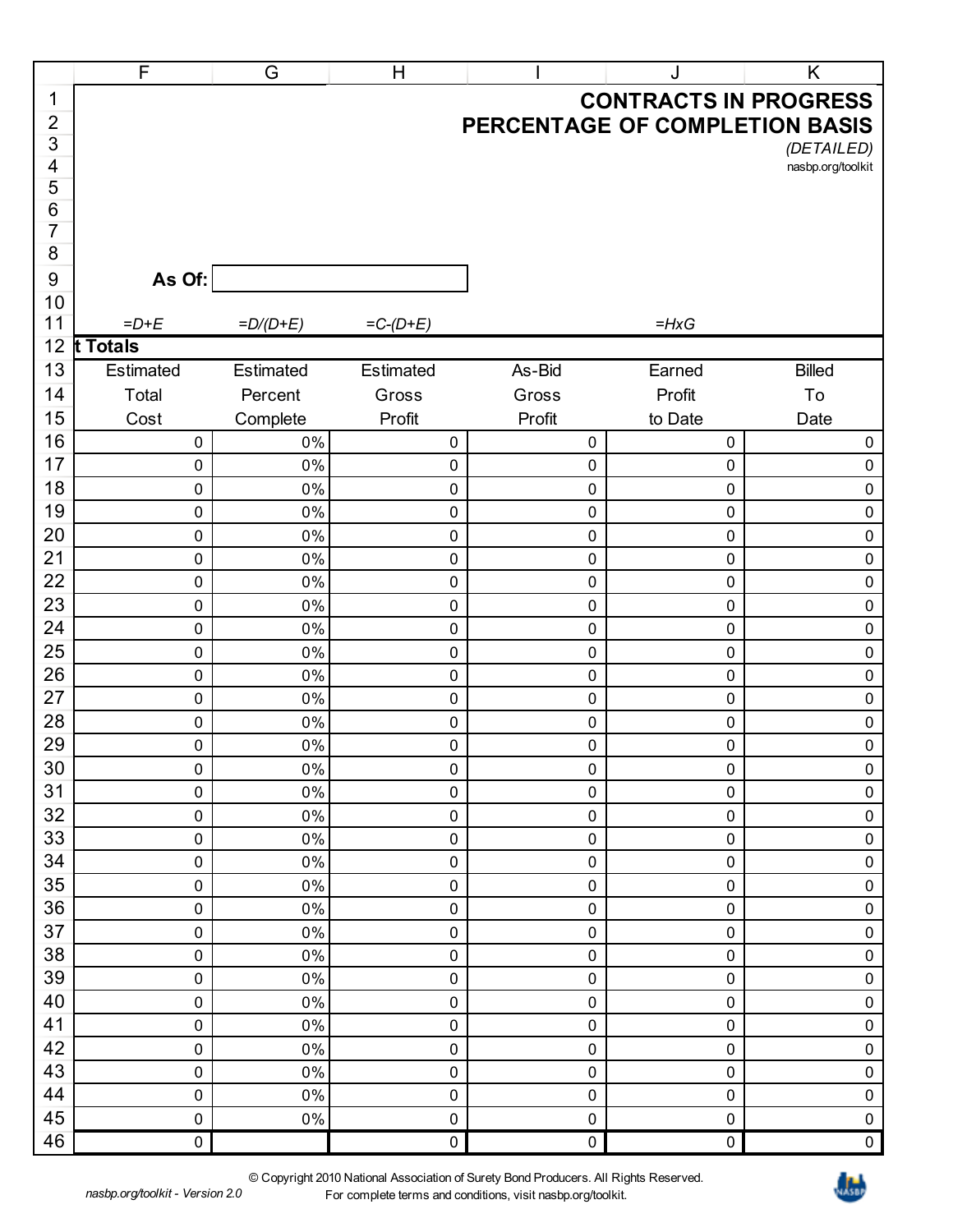|                    |                                | M                   | ${\sf N}$  | $\mathsf O$                      | $\mathsf{P}$     | ${\sf Q}$        |
|--------------------|--------------------------------|---------------------|------------|----------------------------------|------------------|------------------|
| $\mathbf{1}$       | Nielson Hoover & Company, Inc. |                     |            |                                  |                  |                  |
| $\overline{2}$     |                                |                     |            |                                  |                  |                  |
| $\overline{3}$     |                                |                     |            |                                  |                  |                  |
| $\overline{4}$     |                                |                     |            |                                  |                  |                  |
| 5                  |                                |                     |            |                                  |                  |                  |
| $\,6$              |                                |                     |            |                                  |                  |                  |
| $\overline{7}$     |                                |                     |            |                                  |                  |                  |
| $\overline{\bf 8}$ |                                |                     |            |                                  |                  |                  |
| 9                  |                                |                     |            |                                  |                  |                  |
| $10$               |                                |                     |            |                                  |                  |                  |
| 11                 | CALC                           | CALC                | $=C-(D+J)$ | $=E$                             | $=N-O$           |                  |
| 12                 |                                |                     |            | <b>Future Workload (Backlog)</b> |                  | Reco             |
| 13                 |                                |                     |            | Estimated                        | Estimated        | Per Pri          |
| 14                 | Under                          | Over                | Remaining  | Cost to                          | Gross            |                  |
| 15                 | <b>Billed</b>                  | <b>Billed</b>       | Backlog    | Complete                         | Earnings         | Revenue          |
| 16                 | $\mathbf 0$                    | $\overline{0}$      | $\pmb{0}$  | $\mathbf{0}$                     | $\pmb{0}$        | $\boldsymbol{0}$ |
| 17                 | $\mathbf 0$                    | $\mathbf 0$         | $\pmb{0}$  | 0                                | $\pmb{0}$        | $\mathbf 0$      |
| 18                 | $\boldsymbol{0}$               | $\pmb{0}$           | $\pmb{0}$  | $\mathbf 0$                      | $\pmb{0}$        | $\pmb{0}$        |
| 19                 |                                | $\mathbf 0$         |            |                                  |                  |                  |
| 20                 | $\boldsymbol{0}$               |                     | $\pmb{0}$  | 0                                | $\pmb{0}$        | $\pmb{0}$        |
|                    | $\mathbf 0$                    | $\pmb{0}$           | $\pmb{0}$  | 0                                | $\pmb{0}$        | $\pmb{0}$        |
| 21                 | $\boldsymbol{0}$               | $\mathbf 0$         | $\pmb{0}$  | 0                                | $\pmb{0}$        | $\pmb{0}$        |
| 22                 | $\pmb{0}$                      | $\pmb{0}$           | $\pmb{0}$  | 0                                | $\pmb{0}$        | $\pmb{0}$        |
| 23                 | $\boldsymbol{0}$               | $\mathbf 0$         | $\pmb{0}$  | 0                                | $\pmb{0}$        | $\pmb{0}$        |
| 24                 | $\mathbf 0$                    | $\mathbf 0$         | $\pmb{0}$  | 0                                | $\pmb{0}$        | $\pmb{0}$        |
| 25                 | $\boldsymbol{0}$               | $\mathbf 0$         | $\pmb{0}$  | 0                                | $\pmb{0}$        | $\pmb{0}$        |
| 26                 | $\boldsymbol{0}$               | $\mathbf 0$         | $\pmb{0}$  | $\mathbf 0$                      | $\pmb{0}$        | $\pmb{0}$        |
| 27                 | $\boldsymbol{0}$               | $\mathbf 0$         | $\pmb{0}$  | 0                                | $\pmb{0}$        | $\pmb{0}$        |
| 28                 | $\boldsymbol{0}$               | $\mathbf 0$         | $\pmb{0}$  | 0                                | $\pmb{0}$        | $\pmb{0}$        |
| 29                 | $\overline{0}$                 | $\mathbf 0$         | $\pmb{0}$  | $\mathbf 0$                      | $\pmb{0}$        | $\pmb{0}$        |
| $30\,$             | $\mathbf 0$                    | $\mathbf 0$         | $\pmb{0}$  | $\mathbf 0$                      | $\mathbf 0$      | $\pmb{0}$        |
| 31                 | $\boldsymbol{0}$               | $\mathbf 0$         | $\pmb{0}$  | $\mathbf 0$                      | $\boldsymbol{0}$ | $\pmb{0}$        |
| 32                 | $\mathbf 0$                    | $\mathbf 0$         | $\pmb{0}$  | $\mathbf 0$                      | $\pmb{0}$        | $\pmb{0}$        |
| 33                 | $\boldsymbol{0}$               | $\mathbf 0$         | $\pmb{0}$  | $\mathbf 0$                      | $\pmb{0}$        | $\pmb{0}$        |
| 34                 | $\mathbf 0$                    | $\mathbf 0$         | $\pmb{0}$  | $\mathbf 0$                      | $\pmb{0}$        | $\pmb{0}$        |
| 35                 | $\boldsymbol{0}$               | $\mathsf{O}\xspace$ | $\pmb{0}$  | 0                                | $\boldsymbol{0}$ | $\pmb{0}$        |
| 36                 | $\boldsymbol{0}$               | $\boldsymbol{0}$    | $\pmb{0}$  | $\mathbf 0$                      | $\pmb{0}$        | $\pmb{0}$        |
| 37                 | $\mathbf 0$                    | $\boldsymbol{0}$    | $\pmb{0}$  | $\mathbf 0$                      | $\pmb{0}$        | $\pmb{0}$        |
| 38                 | $\boldsymbol{0}$               | $\boldsymbol{0}$    | $\pmb{0}$  | $\mathbf 0$                      | $\pmb{0}$        | $\pmb{0}$        |
| 39                 | $\boldsymbol{0}$               | $\mathsf{O}\xspace$ | $\pmb{0}$  | $\mathbf 0$                      | $\pmb{0}$        | $\pmb{0}$        |
| 40                 | $\mathbf 0$                    | $\boldsymbol{0}$    | $\pmb{0}$  | $\mathbf 0$                      | $\pmb{0}$        | $\pmb{0}$        |
| 41                 | $\boldsymbol{0}$               | $\mathbf 0$         | $\pmb{0}$  | $\mathbf 0$                      | $\pmb{0}$        | $\pmb{0}$        |
| 42                 | $\mathbf 0$                    | $\mathbf 0$         | $\pmb{0}$  | $\mathbf 0$                      | $\pmb{0}$        | $\pmb{0}$        |
| 43                 | $\boldsymbol{0}$               | $\mathbf 0$         | $\pmb{0}$  | $\mathbf 0$                      | $\boldsymbol{0}$ | $\pmb{0}$        |
| 44                 | $\mathbf 0$                    | $\mathbf 0$         | $\pmb{0}$  | $\mathbf 0$                      | $\pmb{0}$        | $\pmb{0}$        |
| 45                 | $\boldsymbol{0}$               | $\mathbf 0$         | $\pmb{0}$  | 0                                | $\pmb{0}$        | $\pmb{0}$        |
| 46                 | $\overline{\phantom{0}}$       | $\mathbf 0$         | $\pmb{0}$  | $\overline{0}$                   | $\overline{0}$   | $\pmb{0}$        |
|                    |                                |                     |            |                                  |                  |                  |

© Copyright 2010 National Association of Surety Bond Producers. All Rights Reserved. For complete terms and conditions, visit nasbp.org/toolkit.